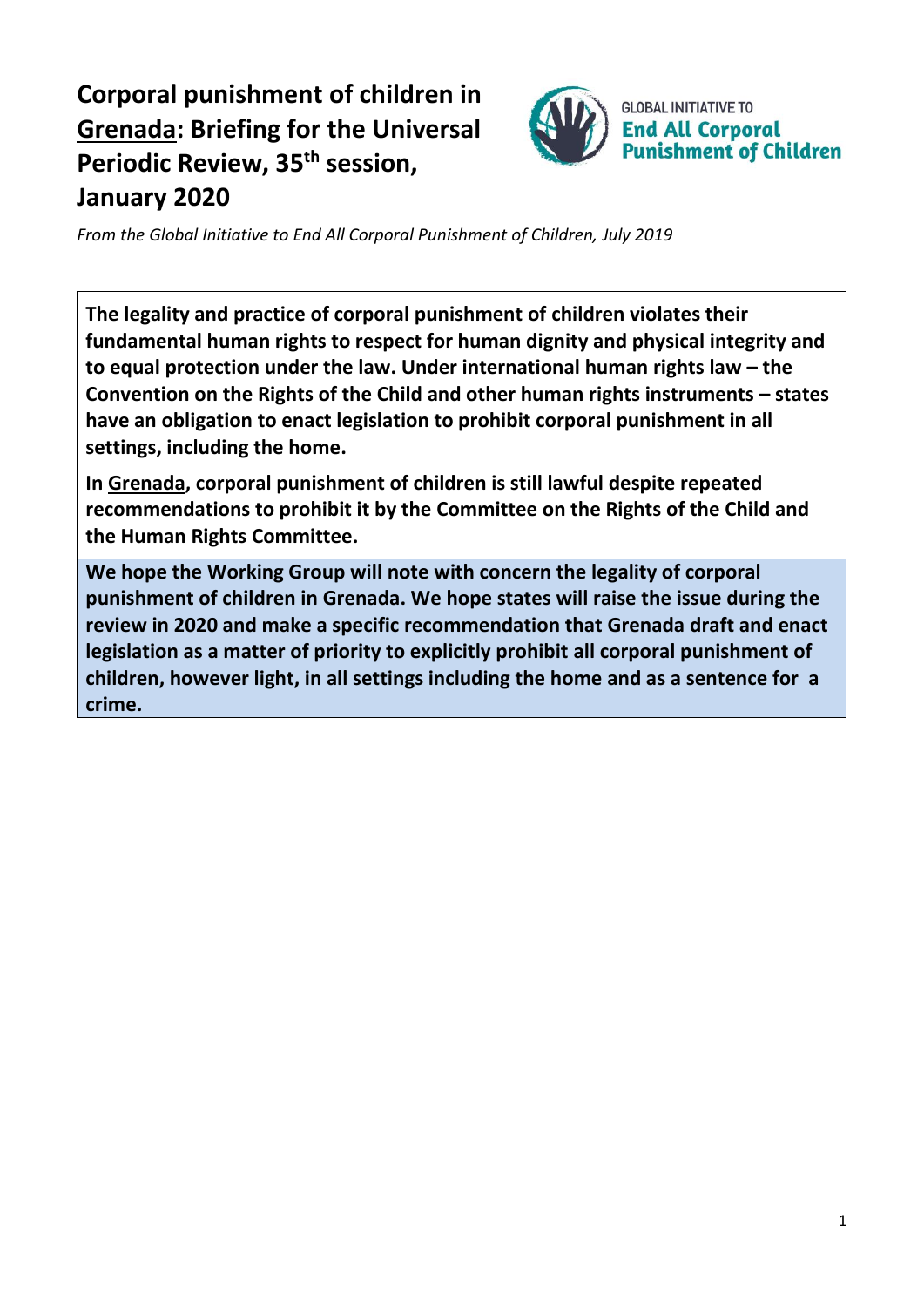# **Summary of necessary legal reform to achieve full prohibition**

Prohibition is still to be achieved in the home, alternative care settings, day care, schools, penal institutions and as a sentence for crime.

Articles 54, 55 and 65 of the Criminal Code 1958 provide for "justifiable force" for the purpose of "correction" of a child. These provisions should be repealed and prohibition enacted of all corporal punishment in all settings, including the family home and all settings where adults have authority over children.

*Alternative care* – Corporal punishment should be prohibited in all alternative care settings, including foster care, places of safety, emergency care, etc.

*Day care* – Corporal punishment should be prohibited in all early childhood care (nurseries, crèches, children's centres, etc) and all formal day care for older children (after-school childcare, childminding, day centres, etc).

*Schools* – Provisions for corporal punishment in the Education Act 2002 should be repealed, in addition to repeal of articles 54, 55 and 65 of the Criminal Code, and prohibition should be enacted in relation to all schools, public and private.

*Penal institutions* – Corporal punishment should be prohibited as a disciplinary measure in all institutions accommodating children in conflict with the law.

*Sentence for crime* – The Juvenile Justice Act 2012 should be brought into force.

# **Current legality of corporal punishment**

#### **Home**

Corporal punishment is lawful in the home. Article 54 of the Criminal Code 1958 states: "Force may be justified in the cases and manner, and subject to the conditions, hereafter in this Title mentioned, on the ground of either of the following matters, namely – … (i) authority to correct a child, servant or other similar person, for misconduct…." Article 55 provides for the limits of "justifiable force or harm": "Notwithstanding the existence of any matter of justification for force, force cannot be justified as having been used in pursuance of that matter  $-$  (a) which is in excess of the limits hereinafter prescribed in the section of this Title relating to that matter; or (b) which in any case extends beyond the amount and kind of force reasonably necessary for the purpose for which force is permitted to be used." Article 65 sets out the limits for use of force for correction by parents and others with parental authority: "A blow or other force, not in any case extending to a wound, or grievous harm, may be justified for the purpose of correction as follows – (a) a parent may correct his or her legitimate child, being under sixteen years of age, or any guardian acting as a guardian, his ward, being under sixteen years of age, for misconduct or disobedience to any lawful command; (b) a master may correct his servant or apprentice, being under sixteen years of age, for misconduct or default in his or her duty as such servant or apprentice; … (d) a parent or guardian, or a person acting as a guardian, may delegate to any person whom he or she entrusts permanently or temporarily with the governance or custody of his or her child or ward all his or her own authority for correction including the power to determine in what cases correction ought to be inflicted; and such a delegation shall be presumed, except in so far as it may be expressly withheld, in the case of a schoolmaster or a person acting as a schoolmaster, in respect of a child or ward; (e) a person who is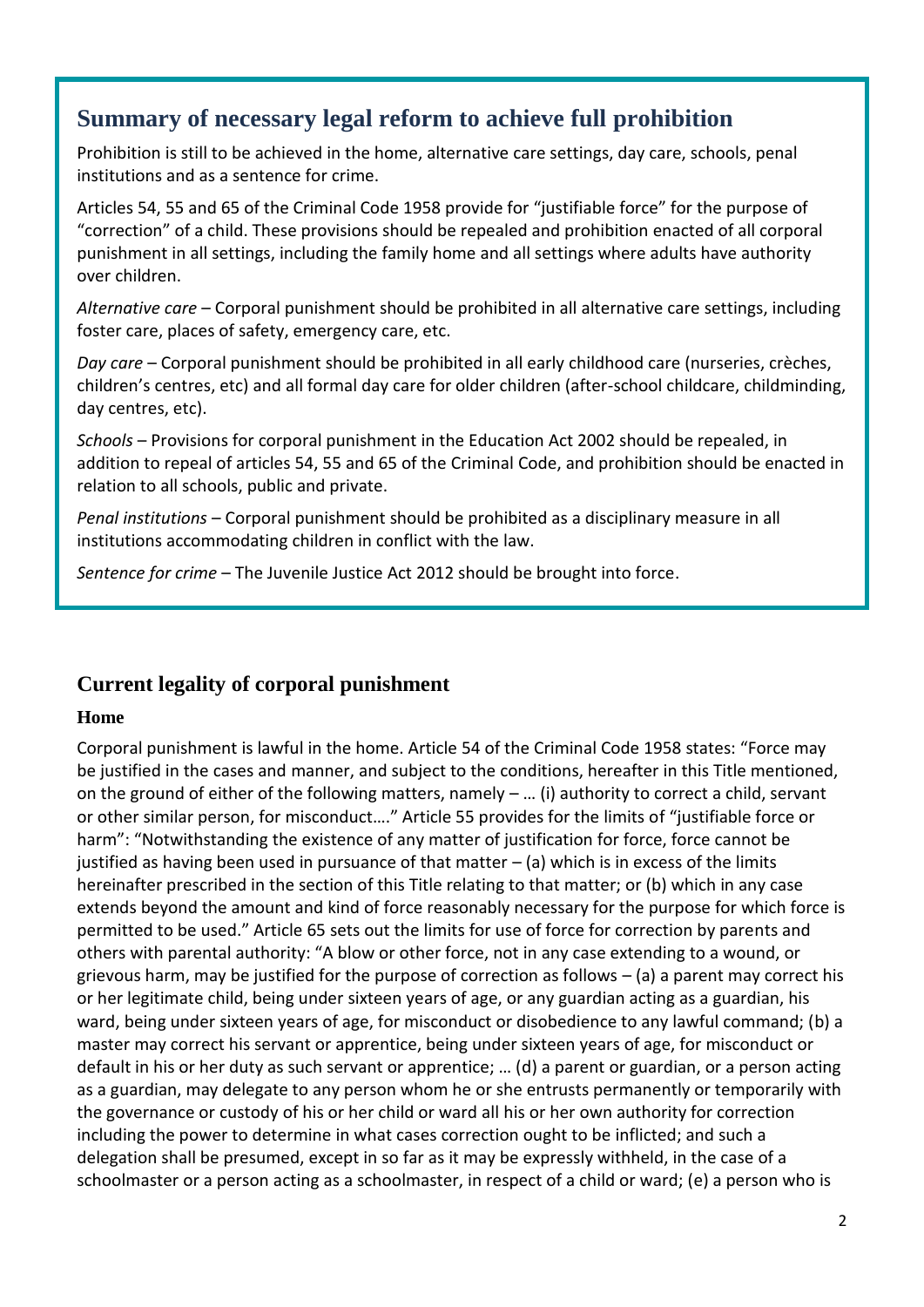authorised to inflict correction as in this section mentioned may, in any particular case, delegate to any fit person the infliction of such correction; and (f) no correction can be justified which is unreasonable in kind or in degree, regard being had to the age and physical and mental condition of the person on whom it is inflicted; and no correction can be justified in the case of a person who, by reason of tender years or otherwise, is incapable of understanding the purpose for which it is inflicted."

The Domestic Violence Act 2010 defines domestic violence as "any controlling or abusive behaviour that harms the health, safety or well-being of a person or any child" (art. 2) but this is not interpreted as prohibiting all violent punishment in childrearing. The Act places an obligation on relevant professionals to report reasonable suspicions of domestic violence against or witnessed by a child but only "as a result of which the child suffers from injury" (art. 34). There is no prohibition of corporal punishment in the Child Protection Act 1998 or the Child (Protection and Adoption) Act 2010 (in force 2011).

A draft new Constitution is under discussion which states that every citizen has the right "not to be tortured or to suffer cruel, inhuman or degrading punishment or treatment" (arts. 6 and 11). There are no proposals to include prohibition of corporal punishment of children.<sup>1</sup> Following the Universal Periodic Review of Grenada in 2015, the Government stated that it could not accept the recommendations to prohibit all corporal punishment because legislation permits it.<sup>2</sup>

#### **Alternative care settings**

Corporal punishment is lawful in alternative care settings with the possible exception of child care homes. The Requirements of the Approval and Licensing of Child Care Homes, Grenada Bureau of Standards GDS 654:2002 prohibit corporal punishment of children in care institutions, but this is undermined by articles 54, 55 and 65 of the Criminal Code 1958 providing for "justifiable force" by way of "correction" (see under "Home"). The Child Protection Act 1998 is silent on the issue. The Child (Protection and Adoption) Act 2010 states that a person authorised to care for a child shall "correct and manage the behaviour of the child" and that the Minister may make regulations "regulating the management and discipline of an approved child care service" (art. 148(2)).

#### **Day care**

There is no explicit prohibition of corporal punishment in formal early childhood care or formal day care for older children, where it is lawful under the "authority to correct a child" and provisions for "justifiable force" in the Criminal Code 1958 (see under "Home").

#### **Schools**

 $\overline{a}$ 

Corporal punishment is lawful in schools. The Education Act 2002 authorises the use of corporal punishment and punishes its infliction contrary to the specified regulations. Article 53 states: "(1) Subject to subsections (7) and (9), corporal punishment may be administered to a pupil at a school but only – (a) in accordance with section (2); and (b) if no other punishment is considered suitable or effective in the particular case. (2) Corporal punishment must only be administered  $-$  (a) by the principal or deputy principal or a teacher specifically designated by the principal for the purpose; (b)

<sup>1</sup> Grenada Constitution Reform Advisory Committee (2014), *Recommendations for Reform of the Constitution of Grenada*, approved in principle by the cabinet

<sup>2</sup> 5 June 2015, A/HRC/29/14/Add.1, Report of the working group: Addendum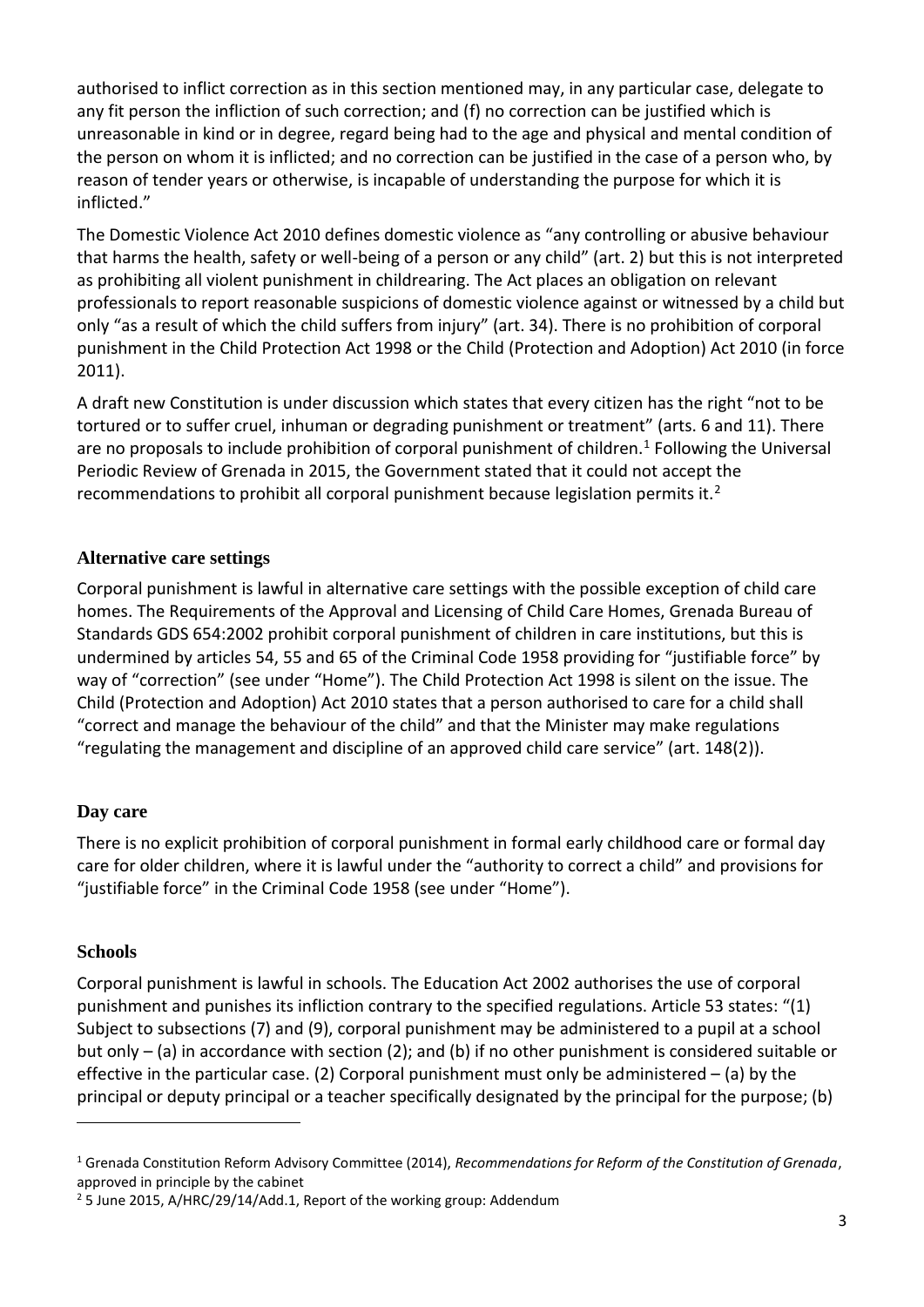in the principal's office or other private room in the school; (c) using an instrument prescribed by the regulations; and (d) in conformity with any written guidelines issued by the Chief Education Officer. (3) Whenever corporal punishment is administered an entry must be made in a punishment book, which is to be kept in each school for the purpose of indicating the nature and extent of the punishment and the reasons for administering it. (4) A person other than one mentioned in subsection (2)(a) who administers corporal punishment to a pupil on school premises commits an offence. Penalty: A fine of two thousand dollars. (5) A person who administers corporal punishment to a pupil on school premises contrary to subsection (2)(b), (c) or (d) commits an offence. Penalty: A fine of two thousand dollars. (6) A person other than a female who administers corporal punishment to a girl commits an offence. Penalty: A fine of two thousand dollars. (7) The Minister may by order published in the Gazette suspend or abolish corporal punishment in any type of school or in all types of schools and a person who administers corporal punishment contrary to such an order commits an offence. Penalty: A fine of two thousand dollars. (8) An order made under subsection (7) must be laid before Parliament within three months of the date of its making and is subject to annulment by a resolution of Parliament supported by the votes of a majority of the members present and voting. (9) The parent or guardian of a pupil at a school may in writing to the principal of the school state that he or she objects to corporal punishment being administered to the pupil by the school and a person who knowingly administers corporal punishment contrary to such a written objection commits an offence. Penalty: A fine of two thousand dollars."

Articles 54, 55 and 65 of the Criminal Code 1958 provide for the use of "justifiable force" by teachers for the purpose of "correction" (see under "Home").

During the Universal Periodic Review of Grenada in 2015, the Government drew attention to the piloting of the UNICEF "Child-Friendly Schools Programme" in several schools and its intention to extend this to all schools, with the aim of removing the need for corporal punishment, but gave no indication that this would be supported by law reform to prohibit corporal punishment.<sup>3</sup>

#### **Penal institutions**

 $\overline{a}$ 

Corporal punishment is lawful as a disciplinary measure in penal institutions. Article 54, 55 and 65 of the Criminal Code 1958 provide for the use of "justifiable force" for the purpose of "correction" (see under "Home"). Article 35 of the Prisons Act 1980 states that a prisoner found guilty of "mutiny or incitement to mutiny", "taking part in any assault or attack on a member of the prison staff or on a medical officer" or "aggravated or repeated assault or attack on any other prisoner" is punished by "lawful corporal punishment not exceeding twelve strokes – provided that corporal punishment shall not be imposed without the approval of the Minister". According to the Prisons Rules 1980 the prisoner must be certified medically fit to undergo the punishment (art. 89).

The Juvenile Justice Act 2012 does not explicitly prohibit corporal punishment in penal institutions. The Act has been assented to by His Excellency the Governor-General but has not yet been brought into force.<sup>4</sup> In October 2014, the Governor-General announced that the Government would commence implementation of the Act,<sup>5</sup> but as at February this has not happened.<sup>6</sup>

<sup>3</sup> 26 January 2015, A/HRC/WG.6/21/GRD/1, National report to the UPR, para. 41

<sup>4</sup> Confirmed in correspondence from Ministry of Legal Affairs, 8 May 2015

<sup>&</sup>lt;sup>5</sup> Throne Speech 2014, [http://www.gov.gd/egov/news/2014/oct14/16\\_10\\_14/item\\_2/throne-speech-2014.html,](http://www.gov.gd/egov/news/2014/oct14/16_10_14/item_2/throne-speech-2014.html) accessed 30 November 2014

<sup>&</sup>lt;sup>6</sup> For example, see [http://www.ilo.org/dyn/natlex/country\\_profiles.nationalLaw?p\\_lang=en&p\\_country=GRD,](http://www.ilo.org/dyn/natlex/country_profiles.nationalLaw?p_lang=en&p_country=GRD) accessed 19 February 2016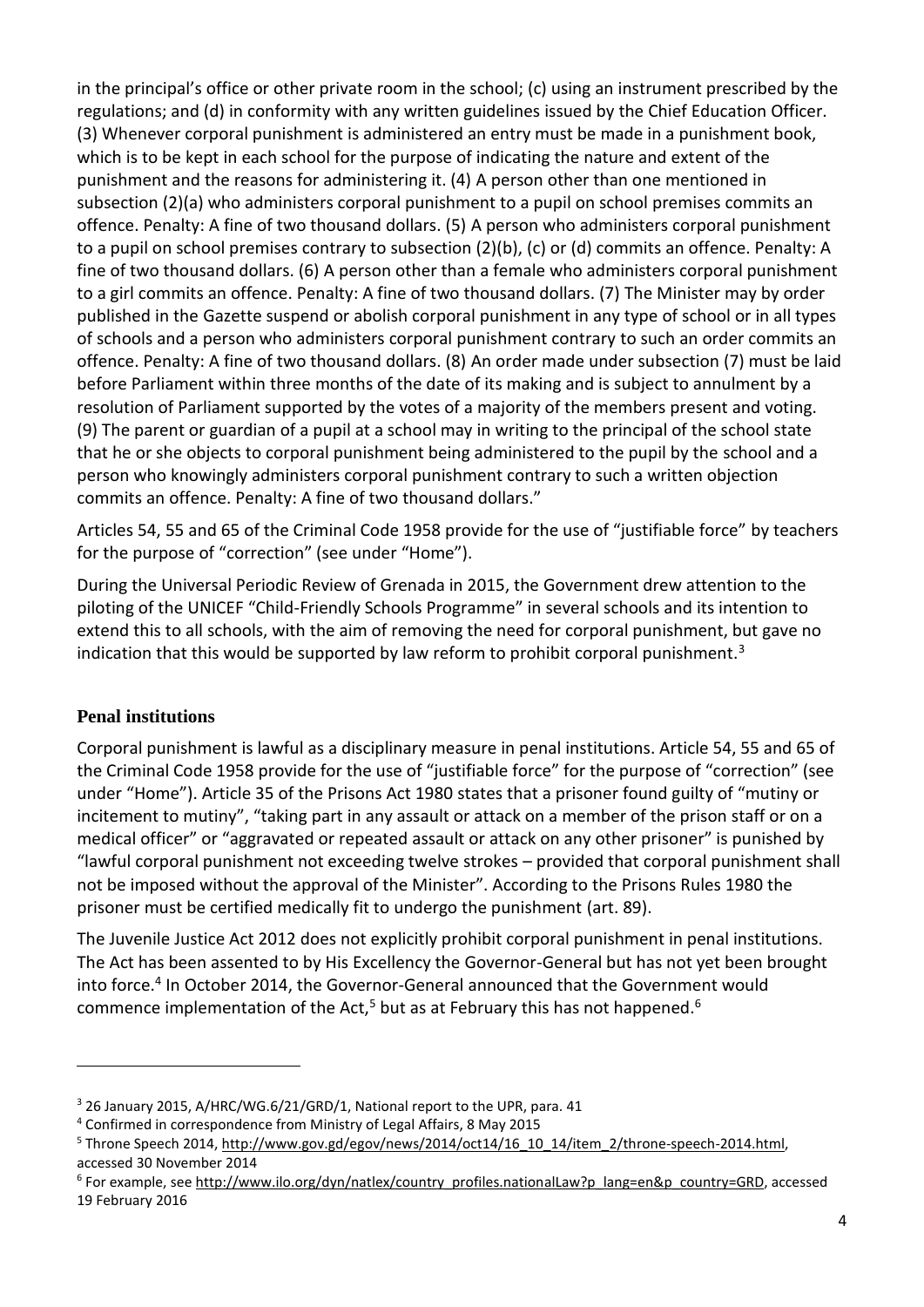#### **Sentence for crime**

Corporal punishment  $-$  flogging and whipping  $-$  is lawful as a sentence for crime for males under article 70 of the Criminal Code 1958. Article 75 sets out the rules for administering corporal punishment: "(1) A juvenile offender shall not be sentenced to flogging, but in lieu thereof he may be sentenced to be whipped. (2) No sentence of flogging or whipping shall be passed upon a female of any age; but, in lieu of any such sentence, the Court may sentence a female to solitary confinement or any other such additional punishment as the law for the time being permits to be inflicted on a female for an offence against the rules of the prison. (3) Flogging shall be with a cat of a pattern approved by the Governor-General and a sentence of flogging shall specify the number of strokes, which shall not exceed twelve. (4) Whipping shall be with a light rod or cane or birch of tamarind or other twigs, and a sentence of whipping shall specify the number of strokes, which shall not exceed twelve. (5) No person shall be sentenced to be flogged or whipped more than once for the same offence." Article 78 additionally provides for the imposition of whipping on juvenile offenders in lieu of fine or imprisonment. We have yet to confirm that the Corporal Punishment (Caning) Ordinance 1960 is still in force and to see the full text.

The Juvenile Justice Act 2012 – not yet in force – explicitly prohibits corporal punishment, stating in article 64(2): "A sentence of flogging or whipping shall not be imposed on a child." The Act defines a child as a person under 18 years of age (art. 2).

# **Universal Periodic Review of Grenada's human rights record**

Grenada was examined under the Universal Periodic Review process in 2010 (session 8). During the review, the Government stated that the use of corporal punishment was lawful but restricted under the Education Act 2002.<sup>7</sup> The following recommendations were made:<sup>8</sup>

"Abolish provisions in its domestic legislation that authorize the corporal punishment of children in all places, in particular in detention facilities and in schools (France);

"Adopt a law that prohibits corporal punishment against children in all areas of life (Uruguay);

"Amend the Criminal Code to ensure equal protection of boys and girls from all forms of sexual abuse and exploitation as well as to eliminate corporal punishment provisions from existing laws and to prohibit the use of corporal punishment in places of detention and in schools (Germany)"

The Government rejected the recommendations, stating that "it could not accept them since the use of corporal punishment was permitted under the local laws of Grenada in some instances" and adding that "awareness is being raised regarding the issue and in order to encourage its nonapplication".<sup>9</sup>

The second cycle review took place in 2015 (session 21). In its national report, the Government stated:<sup>10</sup> "Grenada is cognisant of the call for the total abolition of corporal punishment. Currently there exists a pilot project in several schools called the 'Child Friendly Schools Programme' which

 $\overline{a}$ 

<sup>7</sup> 16 June 2010, A/HRC/15/12, Report of the working group, para. 25

 $8$  16 June 2010, A/HRC/15/12, Report of the working group, paras. 71(61), 71(62) and 71(64)

<sup>9</sup> 1 October 2010, A/HRC/15/L.10, Report of the Human Rights Council on its fifteenth session, para. 510

<sup>&</sup>lt;sup>10</sup> 26 January 2015, A/HRC/WG.6/21/GRD/1, National report to the UPR, para. 41